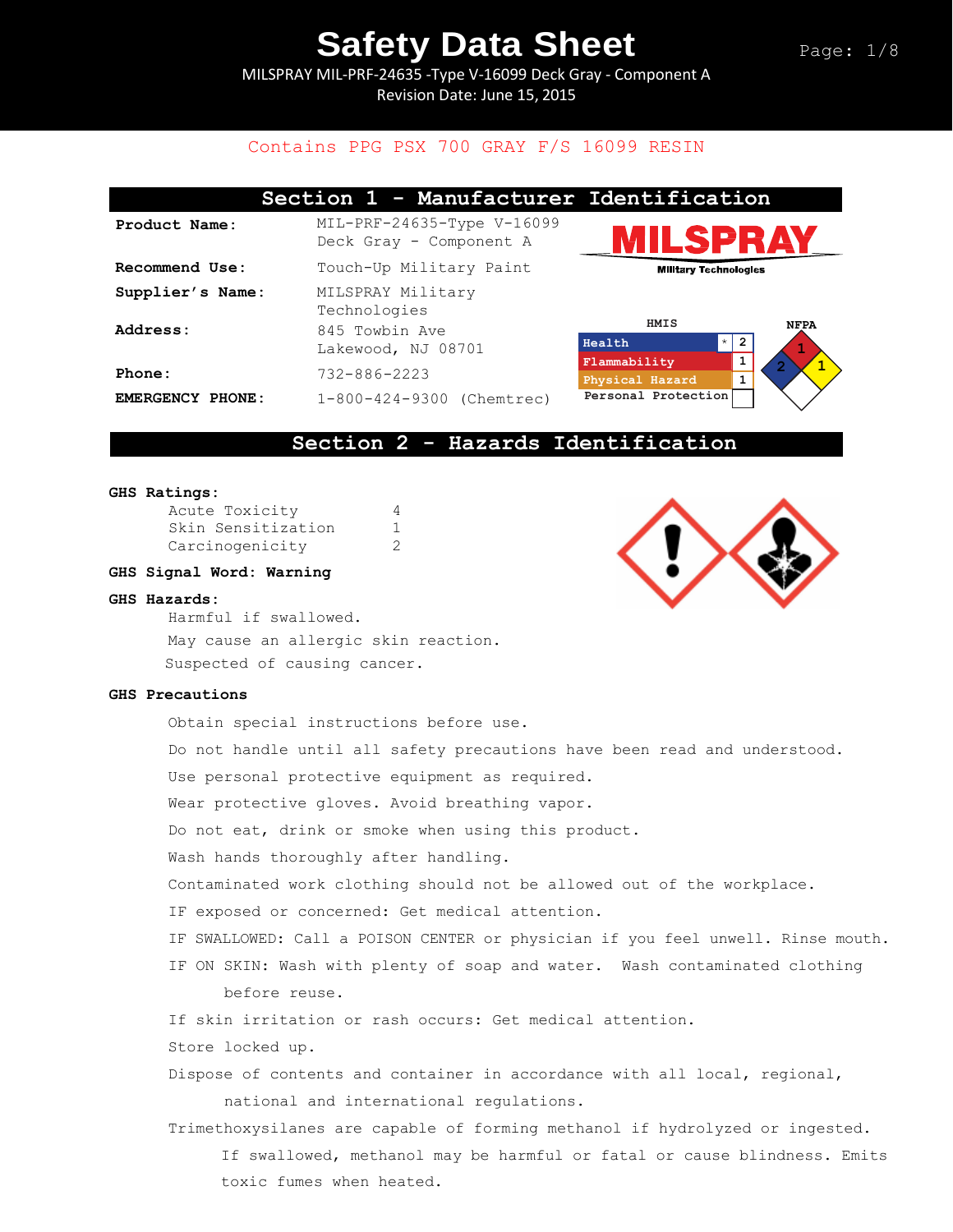MILSPRAY MIL-PRF-24635 -Type V-16099 Deck Gray - Component A Revision Date: June 15, 2015

## **Section 3 - Composition/Information on Ingredients**

| Component                                                  | CAS Number       | % by weight |
|------------------------------------------------------------|------------------|-------------|
| Proprietary silicone                                       | Trade Secret     | $15 - 40$   |
| Epoxy                                                      | Trade Secret     | $15 - 40$   |
| Titanium dioxide                                           | $13463 - 67 - 7$ | $1 - 5$     |
| bis $(1, 2, 2, 6, 6$ -pentamethyl-4-piperidyl)<br>sebacate | $41556 - 26 - 7$ | $1 - 5$     |
| Carbon black, respirable powder                            | $1333 - 86 - 4$  | $0.1 - 1$   |

# **Section 4 - First Aid Measures**

If ingestion, irritation, any type of overexposure or symptoms of overexposure occur during or persists after use of this product, contact a POISON CONTROL CENTER, EMERGENCY ROOM OR PHYSICIAN immediately; have Safety Data Sheet information available. Never give anything by mouth to an unconscious or convulsing person.

**EYE CONTACT:** Check for and remove any contact lenses. Immediately flush eyes with running water for at least 15 minutes, keeping eyelids open. Seek immediate medical attention.

**SKIN CONTACT:** Remove contaminated clothing and shoes. Wash skin thoroughly with soap and water or use recognized skin cleanser. Do NOT use solvents or thinners. May cause an allergic skin reaction. Adverse symptoms may include irritation and/or redness. **INHALATION:** Remove to fresh air. Keep person warm and at rest. If not breathing, if breathing is irregular or if respiratory arrest occurs, provide artificial respiration or oxygen by trained personnel. Exposure to decomposition products may cause a health hazard. Serious effects may be delayed following exposure.

**INGESTION:** If swallowed, seek medical advice immediately and show this container or label. Keep person warm and at rest. Do NOT induce vomiting. Harmful if swallowed.

**NOTE TO PHYSICIAN:** In case of inhalation of decomposition products in a fire, symptoms may be delayed. The exposed person may need to be kept under medical surveillance for 48 hours.

**PROTECTION OF FIRST-AIDERS:** No action shall be taken involving any personal risk or without suitable training. It may be dangerous to the person providing aid to give mouth-to-mouth resuscitation. Wash contaminated clothing thoroughly with water before removing it, or wear gloves.

# **Section 5 - Fire Fighting Measures**

**SUITABLE EXTINGUISHING MEDIA:** Use an extinguishing agent suitable for the surrounding fire.

**UNSUITABLE EXTINGUISHING MEDIA:** Not available.

**UNUSUAL FIRE & EXPLOSION HAZARDS:** In a fire or if heated, a pressure increase will occur and the container may burst. Vapors may accumulate in low or confined areas or travel a considerable distance to a source of ignition and flash back. This material is toxic to aquatic life with long lasting effects. Fire water contaminated with this material must be contained and prevented from being discharged to any waterway, sewer or drain.

**PRODUCTS OF COMBUSTION:** Decomposition products may include the following materials: carbon dioxide, carbon monoxide, nitrogen oxides, and/or metal oxide/oxides.

**PROTECTION OF FIREFIGHTERS:** Promptly isolate the scene by removing all persons from the vicinity of the incident if there is a fire. No action shall be taken involving any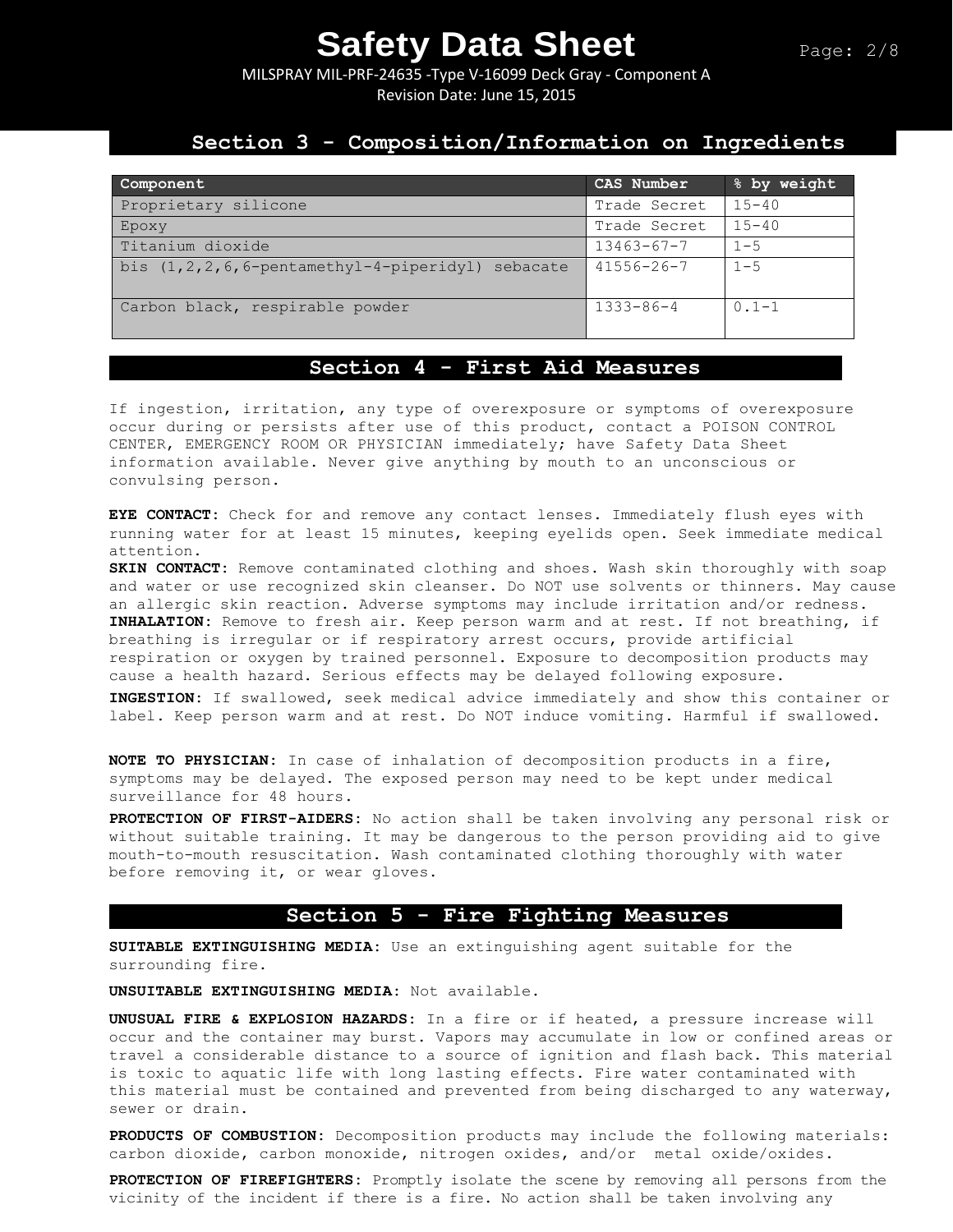MILSPRAY MIL-PRF-24635 -Type V-16099 Deck Gray - Component A Revision Date: June 15, 2015

### personal risk or without suitable training.

**FIRE FIGHTING EQUIPMENT:** Fire-fighters should wear appropriate protective equipment and self-contained breathing apparatus (SCBA) with a full face-piece operated in positive pressure mode.

## **Section 6 - Accidental Release Measures**

**PERSONAL PRECAUTIONS:** No action shall be taken involving any personal risk or without suitable training. Evacuate surrounding areas. Keep unnecessary and unprotected personnel from entering. Do not touch or walk through spilled material. Avoid breathing vapor or mist. Provide adequate ventilation. Wear appropriate respirator when ventilation is inadequate. Put on appropriate personal protective equipment.

**EMERGENCY RESPONDER PRECAUTIONS:** If specialized clothing is required to deal with the spillage, take note of any information in Section 8 on suitable and unsuitable materials. See also the information in "Personal Precautions".

**ENVIRONMENTAL PRECAUTIONS:** Avoid dispersal of spilled material and runoff and contact with soil, waterways, drains and sewers. Inform the relevant authorities if the product has caused environmental pollution (sewers, waterways, soil or air).

### **METHODS OF CONTAINMENT AND CLEAN-UP:**

**SMALL SPILLS:** Stop leak if without risk. Move containers from spill area. Dilute with water and mop up if water-soluble. Alternatively, or if waterinsoluble, absorb with an inert dry material and place in an appropriate waste disposal container. Dispose of via a licensed waste disposal contractor.

**LARGE SPILLS:** Stop leak if without risk. Move containers from spill area. Approach release from upwind. Prevent entry into sewers, water courses, basements or confined areas. Wash spillages into an effluent treatment plant or proceed as follows. Contain and collect spillage with non-combustible, absorbent material e.g. sand, earth, vermiculite or diatomaceous earth and place in container for disposal according to local regulations (see Section 13). Dispose of via a licensed waste disposal contractor. Contaminated absorbent material may pose the same hazard as the spilled product. Note: see Section 1 for emergency contact information and Section 13 for waste disposal.

**OTHER INFORMATION:** Not available.

### **Section 7 - Handling and Storage**

**HANDLING**: Put on appropriate personal protective equipment (see Section 8). Persons with a history of skin sensitization problems should not be employed in any process in which this product is used. Avoid exposure - obtain special instructions before use. Do not handle until all safety precautions have been read and understood. Do not get in eyes or on skin or clothing. Do not ingest. Avoid breathing vapor or mist. If during normal use the material presents a respiratory hazard, use only with adequate ventilation or wear appropriate respirator. Keep in the original container or an approved alternative made from a compatible material, kept tightly closed when not in use. Empty containers retain product residue and can be hazardous. Do not reuse container.

Vapors may accumulate in low or confined areas or travel a considerable distance to a source of ignition and flash back. Vapors are heavier than air and may spread along floors. If this material is part of a multiple component system, read the Safety Data Sheet(s) for the other component or components before blending as the resulting mixture may have the hazards of all of its parts.

Eating, drinking and smoking should be prohibited in areas where this material is handled, stored and processed. Workers should wash hands and face before eating, drinking and smoking. Remove contaminated clothing and protective equipment before entering eating areas. See also Section 8 for additional information on hygiene measures.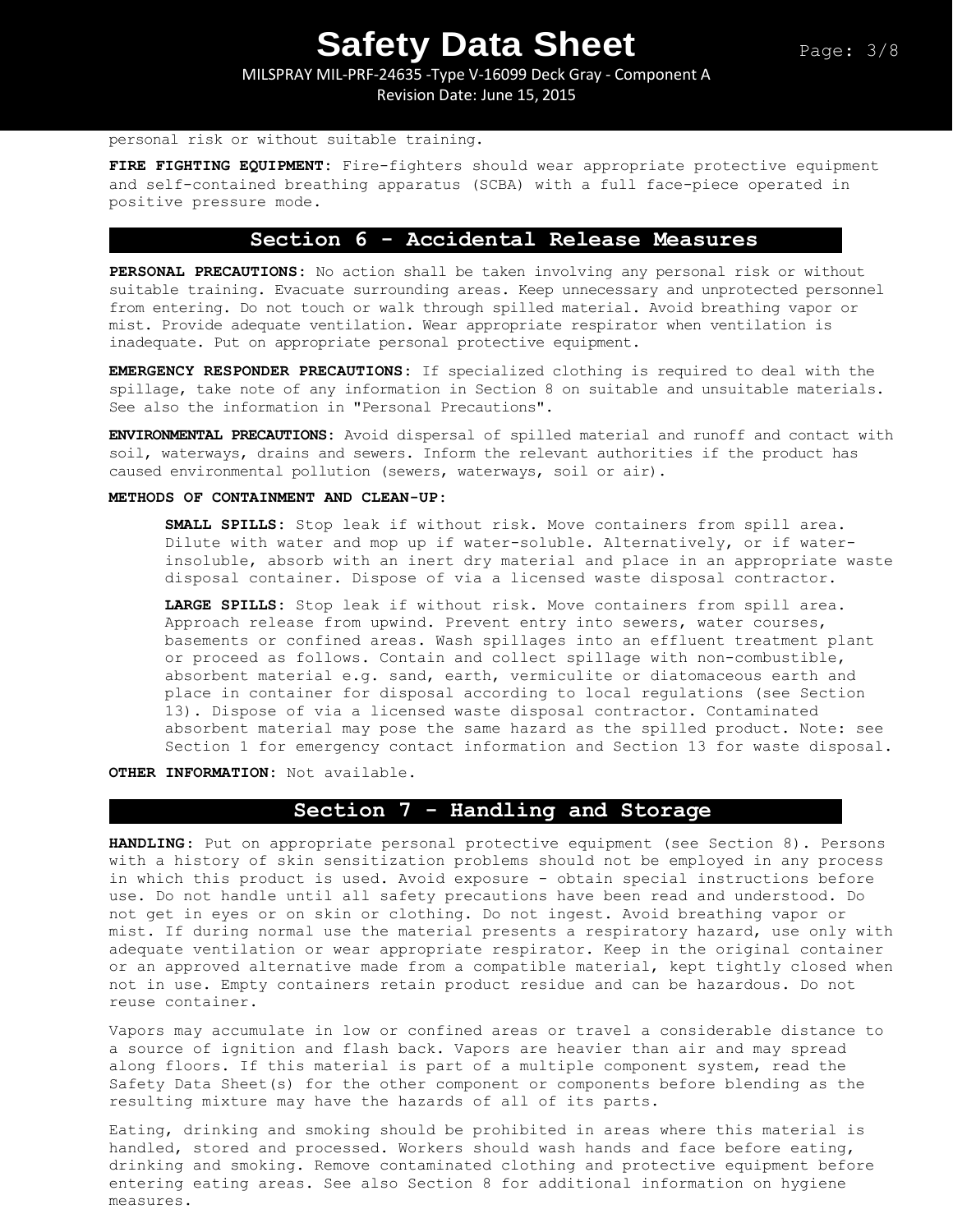MILSPRAY MIL-PRF-24635 -Type V-16099 Deck Gray - Component A

Revision Date: June 15, 2015

**STORAGE:** Do not store above the following temperature: 35°C (95°F). Store in accordance with local regulations. Store in original container protected from direct sunlight in a dry, cool and well-ventilated area, away from incompatible materials (see Section 10) and food and drink. Keep container tightly closed and sealed until ready for use. Containers that have been opened must be carefully resealed and kept upright to prevent leakage. Do not store in unlabeled containers. Use appropriate containment to avoid environmental contamination.

### **Section 8 - Exposure Controls/Personal Protection**

| Component                          | <b>OSHA PEL-TWA</b>                               | <b>ACGIH TLV-TWA</b>                                    |
|------------------------------------|---------------------------------------------------|---------------------------------------------------------|
| Titanium dioxide                   | 15 mg/m <sup>3</sup> 8 hours.<br>Form: Total dust | 10 mg/m <sup>3</sup> 8 hours.                           |
| carbon black,<br>respirable powder | $3.5 \text{ mg/m}^3$ 8 hours.                     | $3 \text{ mg/m}^3$ 8 hours.<br>Form: Inhalable fraction |

**RECOMMENDED MONITORING PROCEDURES:** If this product contains ingredients with exposure limits, personal, workplace atmosphere or biological monitoring may be required to determine the effectiveness of the ventilation or other control measures and/or the necessity to use respiratory protective equipment. Reference should be made to appropriate monitoring standards. Reference to national guidance documents for methods for the determination of hazardous substances will also be required.

**ENGINEERING CONTROLS:** If user operations generate dust, fumes, gas, vapor or mist, use process enclosures, local exhaust ventilation or other engineering controls to keep worker exposure to airborne contaminants below any recommended or statutory limits.

**ENVIRONMENTAL EXPOSURE CONTROLS:** Emissions from ventilation or work process equipment should be checked to ensure they comply with the requirements of environmental protection legislation. In some cases, fume scrubbers, filters or engineering modifications to the process equipment will be necessary to reduce emissions to acceptable levels.

**EYE PROTECTION**: Safety glasses with side shields.

**SKIN PROTECTION:** Chemical-resistant, impervious gloves complying with an approved standard should be worn at all times when handling chemical products if a risk assessment indicates this is necessary. Considering the parameters specified by the glove manufacturer, check during use that the gloves are still retaining their protective properties. It should be noted that the time to breakthrough for any glove material may be different for different glove manufacturers. In the case of mixtures, consisting of several substances, the protection time of the gloves cannot be accurately estimated. Wear butyl rubber gloves. Personal protective equipment for the body should be selected based on the task being performed and the risks involved and should be approved by a specialist before handling this product. Appropriate footwear and any additional skin protection measures should be selected based on the task being performed and the risks involved and should be approved by a specialist before handling this product.

**RECOMMENDED VENTILATION:** Not available.

**RESPIRATORY PROTECTION**: Respirator selection must be based on known or anticipated exposure levels, the hazards of the product and the safe working limits of the selected respirator. If workers are exposed to concentrations above the exposure limit, they must use appropriate, certified respirators. Use a properly fitted, air-purifying or air-fed respirator complying with an approved standard if a risk assessment indicates this is necessary.

**CONTAMINATED EQUIPMENT:** Not available.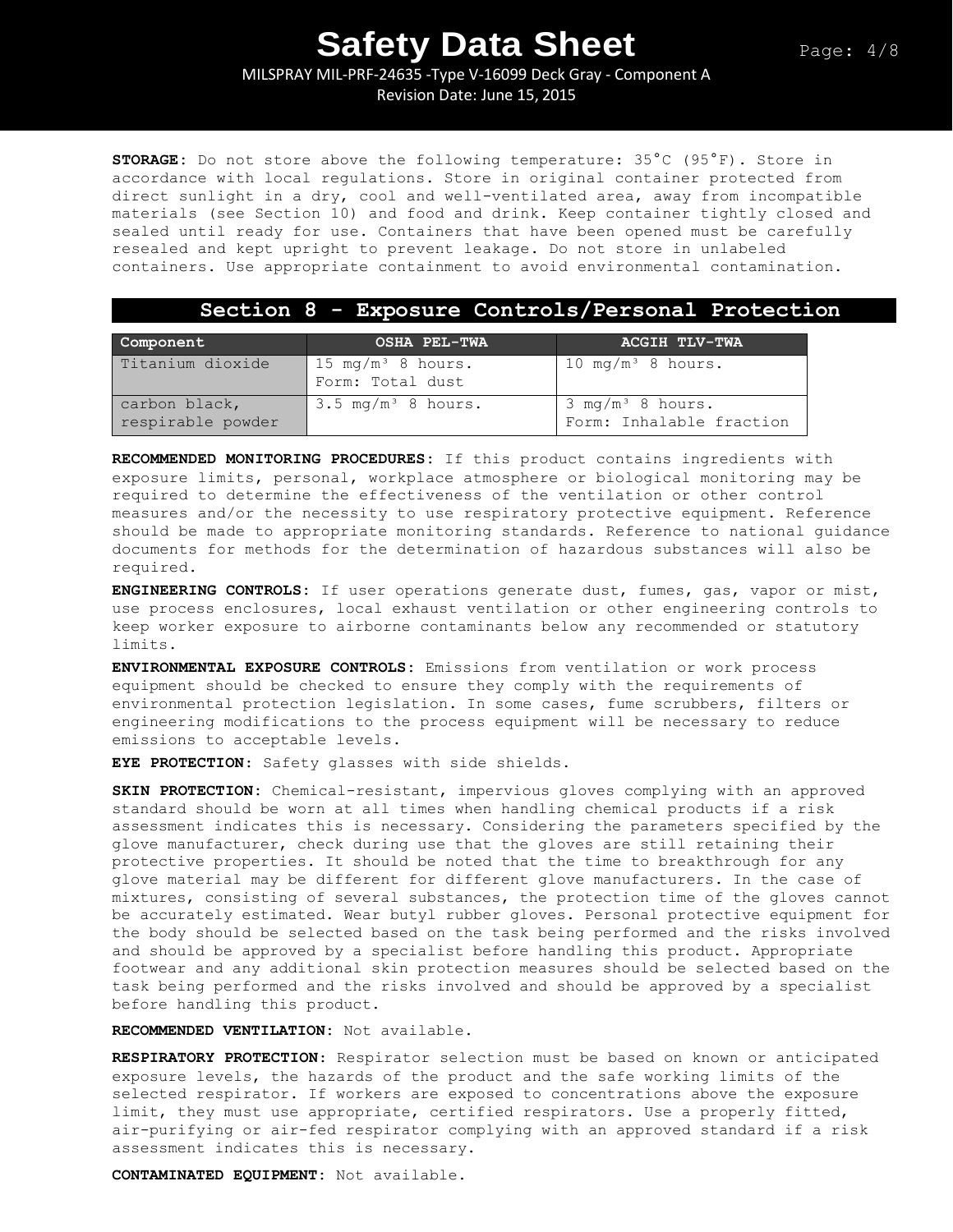MILSPRAY MIL-PRF-24635 -Type V-16099 Deck Gray - Component A Revision Date: June 15, 2015

**HYGIENE:** Wash hands, forearms and face thoroughly after handling chemical products, before eating, smoking and using the lavatory and at the end of the working period. Appropriate techniques should be used to remove potentially contaminated clothing. Contaminated work clothing should not be allowed out of the workplace. Wash contaminated clothing before reusing. Ensure that eyewash stations and safety showers are close to the workstation location.

### **Section 9 - Physical and Chemical Properties**

**APPEARANCE:** Gray liquid. **ODOR:** Characteristic **ODOR THRESHOLD:** Not available. **PHYSICAL STATE:** Liquid **% Volume Volatile:** 0% (v/v), 0.19% (w/w) **Formula Lb/Gal:** Not available. **Boiling Range:** >37.78°C (>100°F) **pH:** Not available. **MELTING POINT/FREEZING POINT:** Not available. **FLASH POINT:** Closed cup: 97.22°C (207°F) **FLAMMABILITY:** This material supports combustion. **UPPER/LOWER LIMITS FLAMMABITLITY:** 7.37/1.34 **VAPOR PRESSURE:** 1.6 kPa (12 mm Hg) [room temperature] **EVAPORATION RATE:** 0.7 (butyl acetate = 1) **DENSITY:** 10.43 lbs/gal **RELATIVE DENSITY:** 1.25 **SOLUBITLITY:** Insoluble in cold water. **PARTITION COEFFICICIENT:** Not available. **AUTO-IGNITION TEMPERATURE:** Not available. **DECOMPOSITION TEMPERATURE:** Not available. **VISCOSITY:** Kinematic  $(40^{\circ}\text{C } (104^{\circ}\text{F}))$ :  $>0.21$  cm2/s ( $>21$  cSt) **VAPOR DENSITTY:** Not available. **Lbs VOC/Gallon Less Water:** Not available. **Gms VOC/Liter Less Water:** Not available. **%Solid. (w/w):** 99.81

### **Section 10 - Stability and Reactivity**

**REACTIVITY:** No specific test data related to reactivity available for this product or its ingredients.

**STABILITY:** The product is stable.

**CONDITIONS TO AVOID:** When exposed to high temperatures may produce hazardous decomposition products.

**INCOMPATIBLE MATERIALS:** Keep away from the following materials to prevent strong exothermic reactions: oxidizing agents, strong alkalis, strong acids.

**HAZARDOUS DECOMPOSITION PRODUCTS:** Decomposition products may include the following materials: carbon monoxide, carbon dioxide, smoke, oxides of nitrogen**.**

**POSSIBILITY OF HAZARDOUS REACTIONS:** Under normal conditions of storage and use, hazardous reactions will not occur.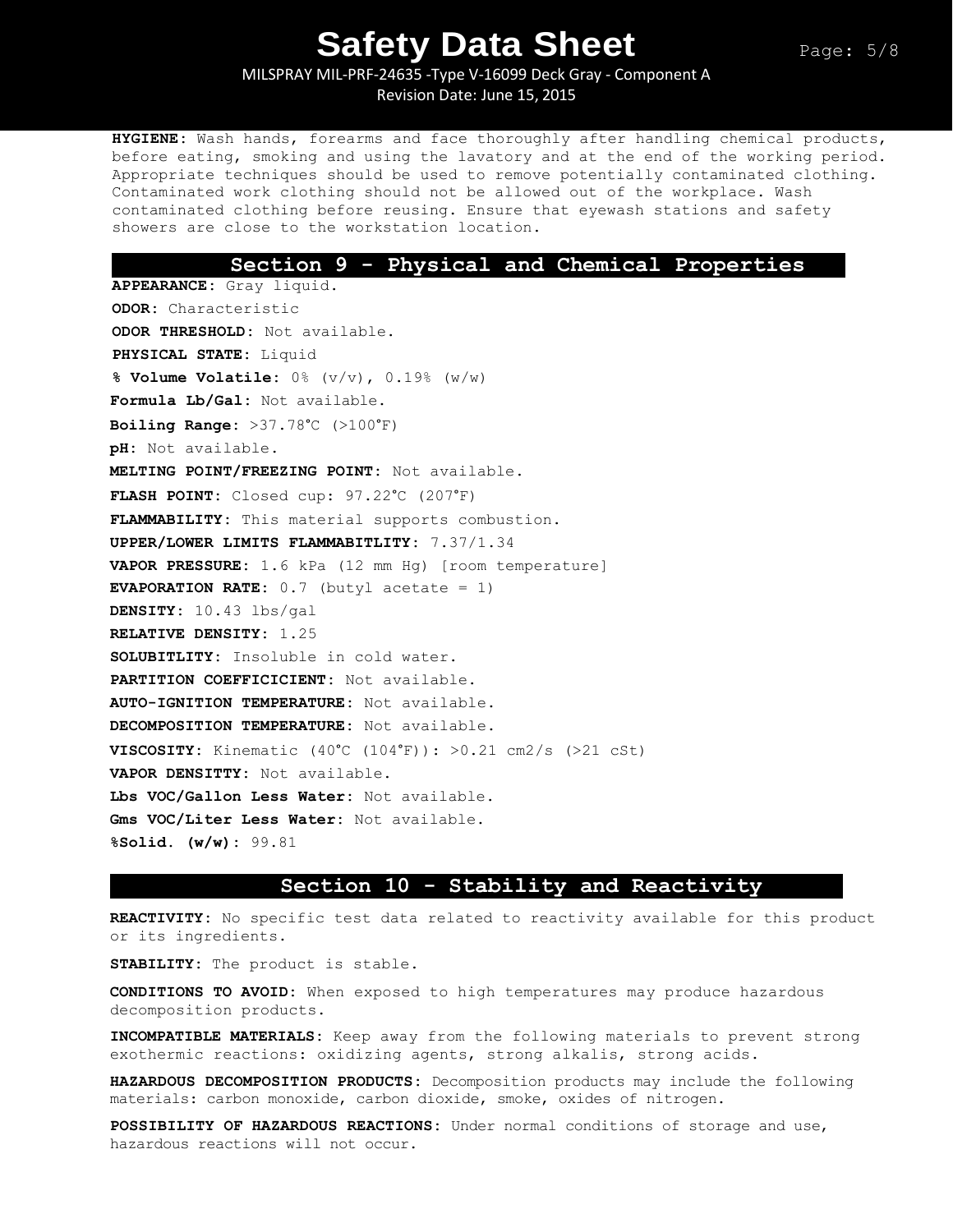MILSPRAY MIL-PRF-24635 -Type V-16099 Deck Gray - Component A Revision Date: June 15, 2015

### **Section 11 - Toxicological Information**

**LIKELY ROUTES OF EXPOSURE:** Eye contact, Skin contact, Ingestion, and Inhalation

**EYE:** No known significant effects or critical hazards. **INHALATION:** No known significant effects or critical hazards. **SKIN:** May cause an allergic skin reaction. **Ingestion:** Harmful if swallowed.

**MEDICAL CONDITIONS AGGRAVATED BY EXPOSURE:** There are no data available on the mixture itself. Trimethoxysilanes are capable of forming methanol if hydrolyzed or ingested. If swallowed, methanol may be harmful or fatal or cause blindness. If splashed in the eyes, the liquid may cause irritation and reversible damage. Ingestion may cause nausea, diarrhea and vomiting. This takes into account, where known, delayed and immediate effects and also chronic effects of components from short-term and long-term exposure by oral, inhalation and dermal routes of exposure and eye contact.

**TARGET ORGANS:** Contains material which causes damage to the following organs: upper respiratory tract, skin, eyes.

**CANCER INFORMATION:** There are no data available on the mixture itself.

**Carcinogenicity:** The following chemicals comprise 0.1% or more of this mixture and are listed and/or classified as carcinogens or potential carcinogens by NTP, IARC, OSHA (mandatory listing), or ACGIH (optional listing). Suspected of causing cancer. Risk of cancer depends on duration and level of exposure.

CAS Number- 13463-67-7; Description- Titanium dioxide; % Weight- 1-5%; Carcinogen Rating- 2B (IARC).

CAS Number- 1333-86-4; Description- Carbon black, respirable powder; % Weight- 0.1- 1%; Carcinogen Rating- 2B (IARC).

**DEVELOPMENTAL INFORMATION:** There are no data available on the mixture itself.

**OTHER:** Once sensitized, a severe allergic reaction may occur when subsequently exposed to very low levels.

**MIXTURE TOXICITY:** Not available. **ACUTE TOXICITY:** 

| Route | ATE value     |
|-------|---------------|
| Oral  | $615.2$ mg/kg |

#### **COMPONENT TOXICITY:**

| Component                                               | LD50 Oral       | LD50 Dermal   |
|---------------------------------------------------------|-----------------|---------------|
| Titanium dioxide                                        | Rat >10g/kg     | Not available |
| Carbon black, respirable powder                         | Rat >15400mg/kg | Rabbit >3g/kg |
| bis $(1, 2, 2, 6, 6$ -pentamethyl-4-piperidyl) sebacate | Rat $3.125q/kg$ | Not available |

# **Section 12 - Ecological Information**

### **ENVIRONMENTAL EFFECTS:** Toxicity:

| Product Name | Result                                              | Species                    | Exposure |
|--------------|-----------------------------------------------------|----------------------------|----------|
|              | Titanium dioxide   Acute LC50 >100 mg/l Fresh water | Daphnia -<br>Daphnia magna | 48 hours |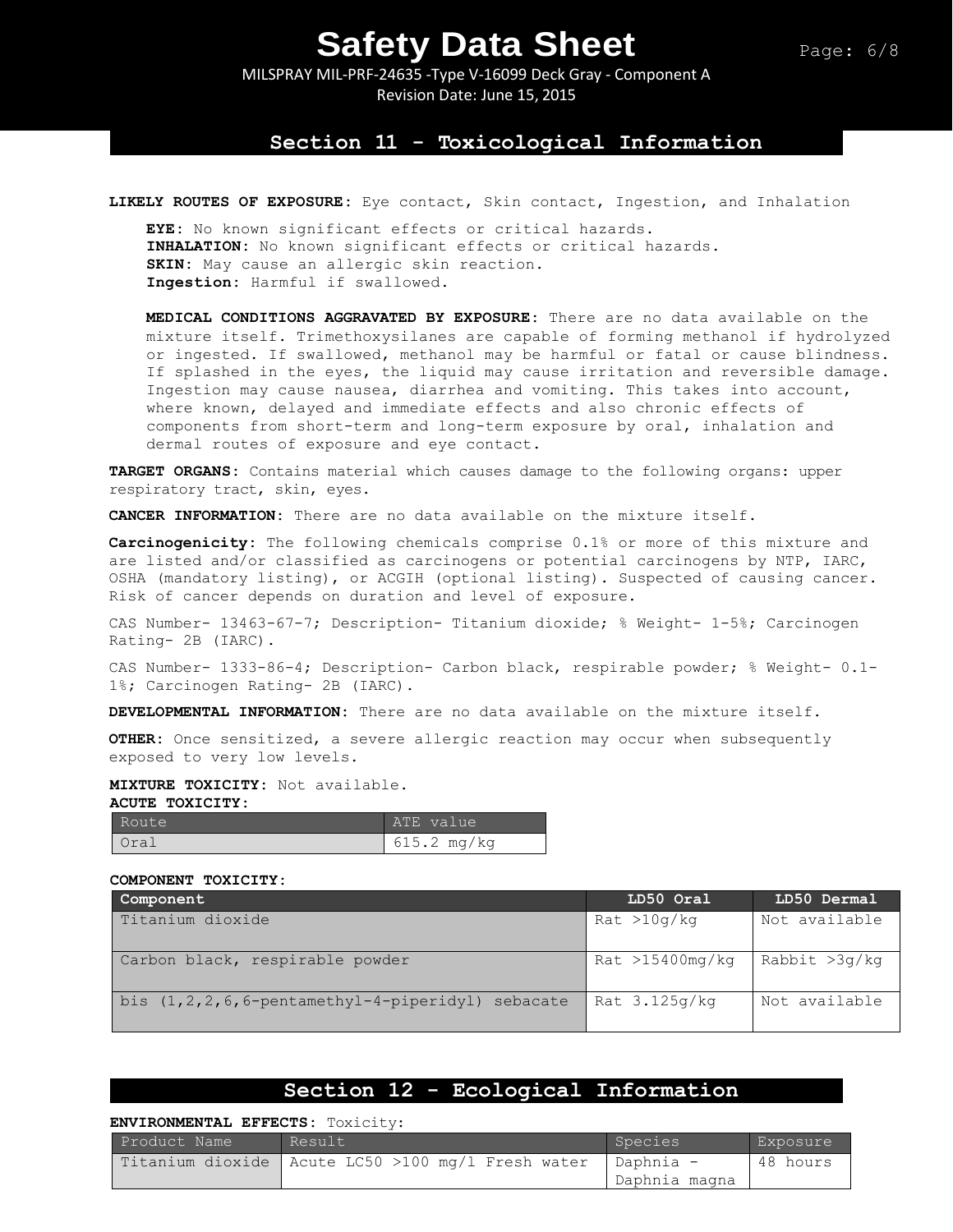MILSPRAY MIL-PRF-24635 -Type V-16099 Deck Gray - Component A Revision Date: June 15, 2015

## **Section 13 - Disposal Considerations**

The generation of waste should be avoided or minimized wherever possible. Disposal of this product, solutions and any by-products should at all times comply with the requirements of environmental protection and waste disposal legislation and any regional local authority requirements. Dispose of surplus and non-recyclable products via a licensed waste disposal contractor. Waste should not be disposed of untreated to the sewer unless fully compliant with the requirements of all authorities with jurisdiction. Waste packaging should be recycled. Incineration or landfill should only be considered when recycling is not feasible. This material and its container must be disposed of in a safe way. Care should be taken when handling emptied containers that have not been cleaned or rinsed out. Empty containers or liners may retain some product residues. Avoid dispersal of spilled material and runoff and contact with soil, waterways, drains and sewers.

| Section 14 - Transport Information |                              |                                                                                      |                                                             |  |  |
|------------------------------------|------------------------------|--------------------------------------------------------------------------------------|-------------------------------------------------------------|--|--|
|                                    | <b>DOT</b><br>Classification | <b>IATA</b>                                                                          | IMDG                                                        |  |  |
| UN Number                          | Not regulated                | UN3082                                                                               | UN1263                                                      |  |  |
| UN proper shipping name            | Not applicable               | Environmentally<br>hazardous<br>substance,<br>liquid, N.O.S                          | Environmentally<br>hazardous<br>substance,<br>liquid, N.O.S |  |  |
| Transport hazard<br>class (es)     | Not applicable               | 9                                                                                    | 9                                                           |  |  |
| Packing group                      | Not applicable               | III                                                                                  | III                                                         |  |  |
| Environmental hazards              | Not applicable               | Yes<br>(Epoxy, bid<br>$(1, 2, 2, 6, 6-$<br>pentamethyl-4-<br>piperidyl)<br>sebacate) | Yes<br>Not applicable.                                      |  |  |

**SPECIAL PRECAUTIONS FOR USER:** Transport within user's premises: always transport in closed containers that are upright and secure. Ensure that persons transporting the product know what to do in the event of an accident or spillage.

## **Section 15 - Regulatory Information**

**Section 311/312 Classification:** Immediate (acute) health hazard

Delayed (chronic) health hazard

| <b>Product Name</b> | <b>Fire</b><br>Hazard | Sudden<br>release of<br>pressure | Reactive | Immediate<br>(acute)<br>health hazard | Delayed<br>(chronic)<br>health hazard |
|---------------------|-----------------------|----------------------------------|----------|---------------------------------------|---------------------------------------|
| Proprietary         | No                    | No                               | No       | Yes                                   | No                                    |
| silicone            |                       |                                  |          |                                       |                                       |
| Epoxy               | No                    | No                               | No       | Yes                                   | No                                    |
| Titanium            | <b>No</b>             | <b>No</b>                        | No       | <b>No</b>                             | Yes                                   |
| dioxide             |                       |                                  |          |                                       |                                       |
| Carbon              | Yes                   | No                               | No       | No                                    | Yes                                   |